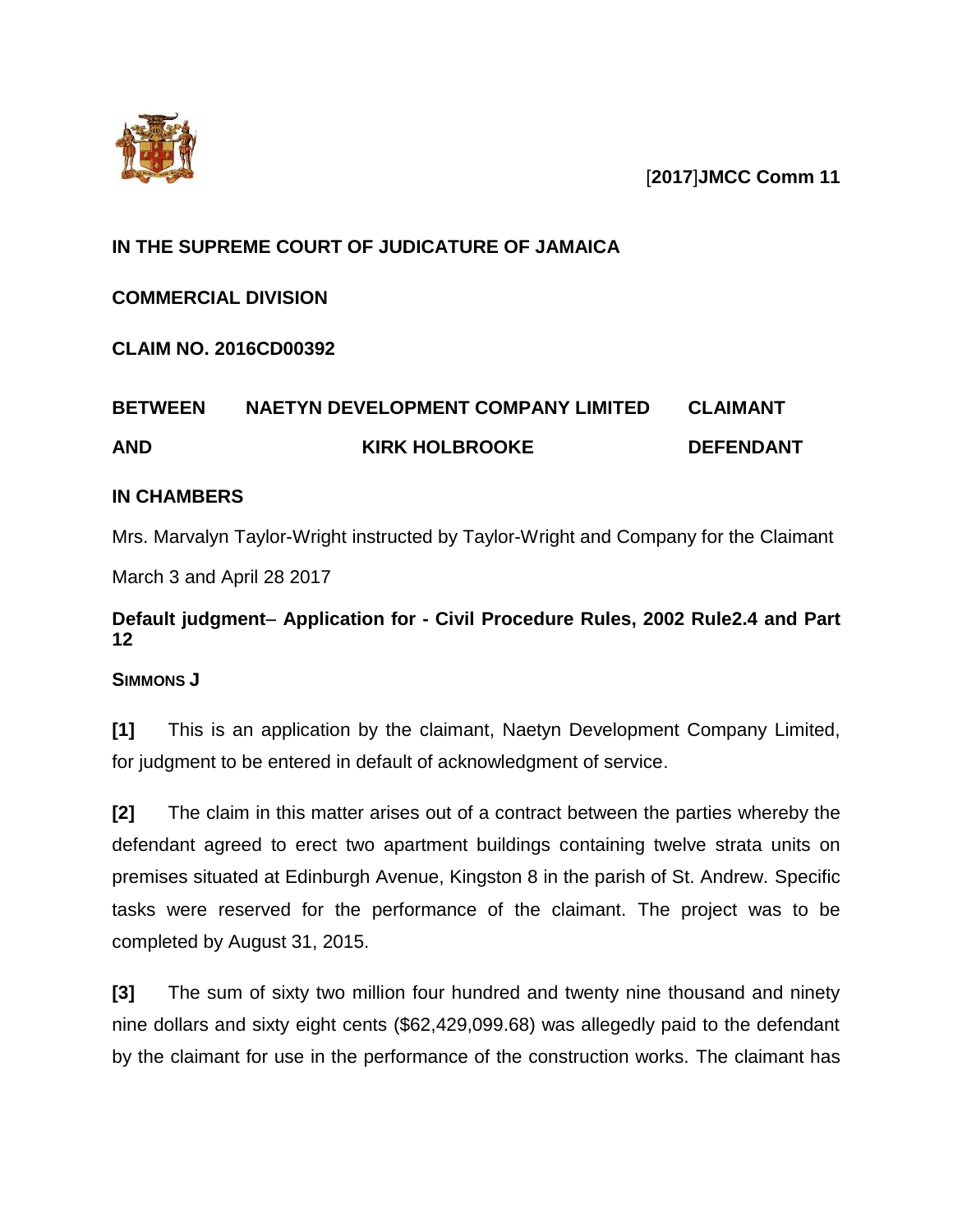asserted that only forty two million seven hundred and four thousand nine hundred and thirty five dollars and eighty cents (\$42,704,935.80) was used by the defendant.

**[4]** It is alleged that the defendant failed to complete the project and ceased works on or about October 31, 2015.

**[5]** By way of Claim Form dated and filed December 6, 2016 the claimant commenced proceedings against the defendant for the "unspent sum" of nineteen million seven hundred and twenty four thousand one hundred and sixty three dollars and eighty eight cents (\$19,724,163.88). It has also claimed additionally or in the alternative, damages for breach of contract, special damages, interest at the average commercial bank's rate for such period as the court deems just pursuant to the *Law Reform (Miscellaneous Provisions) Act* and costs.

**[6]** The Particulars of the Breach of Contract are that:-

- (i) the defendant failed to complete the contract works on time, or at all in accordance with the agreement between the parties or within a reasonable time;
- (ii) the defendant ceased works on the contract without the consent of the claimant and without completion of the tasks agreed;
- (iii) the defendant failed to use the full sum of \$62,429,099.68 in the performance of the contract works; and
- (iv) the defendant failed to return the remainder of the funds not used in the performance of the works upon cessation (\$19,724.163.88).

**[7]** Special damages have also been claimed in the sum of thirteen million eight hundred and ninety three thousand six hundred and seventy three dollars and four cents (\$13,893,673.04). That sum represents:-

(i) Loss of rental income from August 2015 and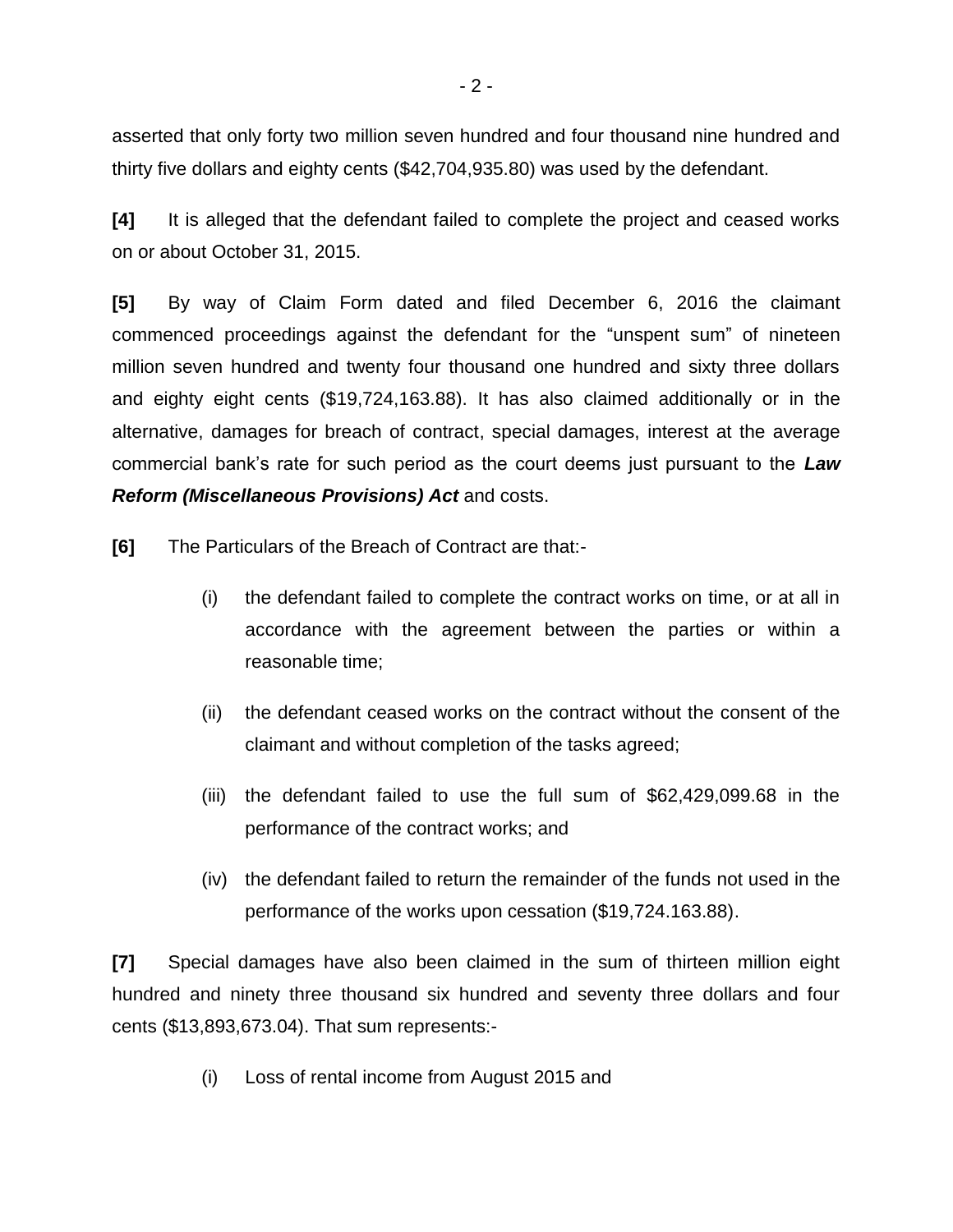continuing for 11 one bedroom apartments

|       | and 1 two bedroom apartment;           | \$12,825,000.00 |
|-------|----------------------------------------|-----------------|
| (ii)  | Cost of the quantity surveyor's report | \$990,423.04    |
| (iii) | Cost of the Valuation Opinion-         | \$58,250.00     |
|       | (iv) Filing cost                       | \$20,000.00     |

**[8]** The time within which the defendant was permitted to file an acknowledgment of service expired and the claimant filed a request for default judgment for the sum of thirty four million fifty nine thousand one hundred and seventy four dollars and five cents (\$34,059,174.05). The Registrar declined to enter the judgment and sent a requisition to the claimant's attorney indicating, among other things, that the claim appeared to be a mixed claim for which default judgment via the administrative route could not be granted unless the "specified portion of the claim was severed from the unspecified part".

**[9]** This has culminated in the claimant filing a Notice of Application which is now being considered. The said Notice of application seeks an order that:-

- (i) The default judgment be granted in favour of the claimant;
- (ii) The terms of the default judgment be as set out in the request for default judgment filed in the court on January 19, 2017; or
- (iii) In the alternative, that default judgment be entered for an amount to be decided by this Honourable Court
- (iv) Costs to the claimant to be taxed

**[10]** The issue which falls for my consideration is whether a default judgment can properly be granted in terms of the Request for Default Judgment.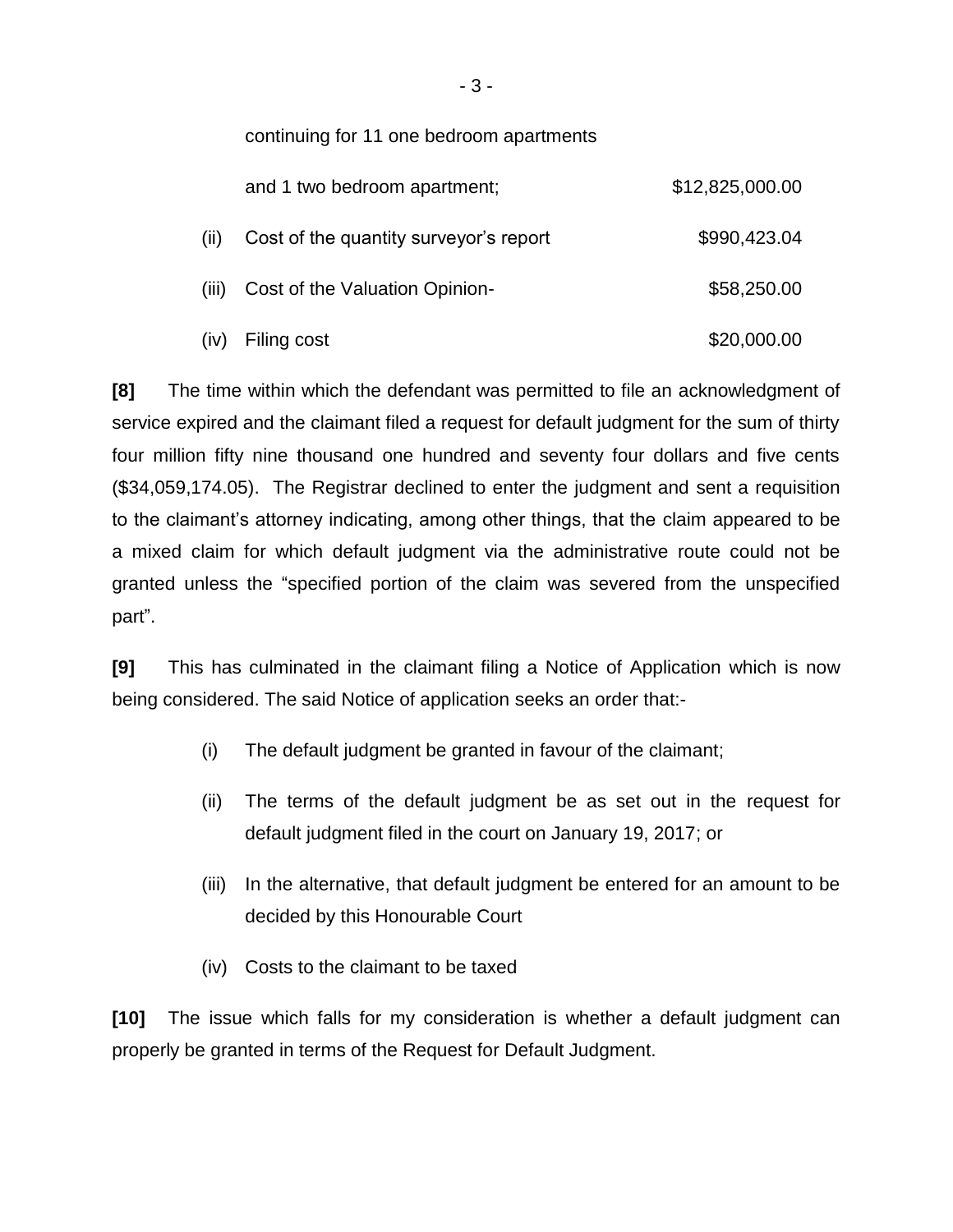#### **Claimant's Submissions**

**[11]** Counsel for the claimant submitted that this is a proper case for the entry of a default judgment because no acknowledgement of service has been filed. Mrs. Taylor-Wright argued that a default judgment is granted in circumstances where there is an element of default and unlike an application for summary judgment there need be no consideration of the merits of the claim. She contended that the court must take the statement of case as true.

**[12]** She drew the court's attention to rule 12.4 of the *Civil Procedure Rules* (*CPR*) which addresses the conditions to be satisfied before a default judgment can be granted.

**[13]** Counsel submitted that, pursuant to rule 12.8 (3) of the *CPR*, the claimant is entitled to abandon its claim for general damages and proceed to ask for default judgment on the specified sum. However, it was her submission that this need not be done. She relied on the Grenadian case of *Matthew Harris v Lindsay Mason* GDAHCVAP 2014/0028 (October 2014)<sup>1</sup> in support of her position.

**[14]** Mrs. Taylor-Wright pointed out that rule 2.4 of the *CPR* defines a claim for a specified sum of money. She further submitted that the inclusion of costs and interest does not mean that the claim is not one for a specified sum. She cited rule 12.8(1 of the *CPR*) in support of her submission.

**[15]** Counsel also argued that the court is entitled to treat the sum claimed as special damages as a claim for a specified sum. In this regard, she relied on the authority of *Merito Financial Services Limited v Yelloly* 2016 EWHC 2067. Mrs. Taylor-Wright stated that the claim for special damages is particularised in the Particulars of Claim and the fact that the claim is not as detailed as previously required under the old rules, does not take it outside of the definition of specified sum in the *CPR.*

 $\overline{a}$ 

<sup>&</sup>lt;sup>1</sup> Eastern Caribbean Court of Appeal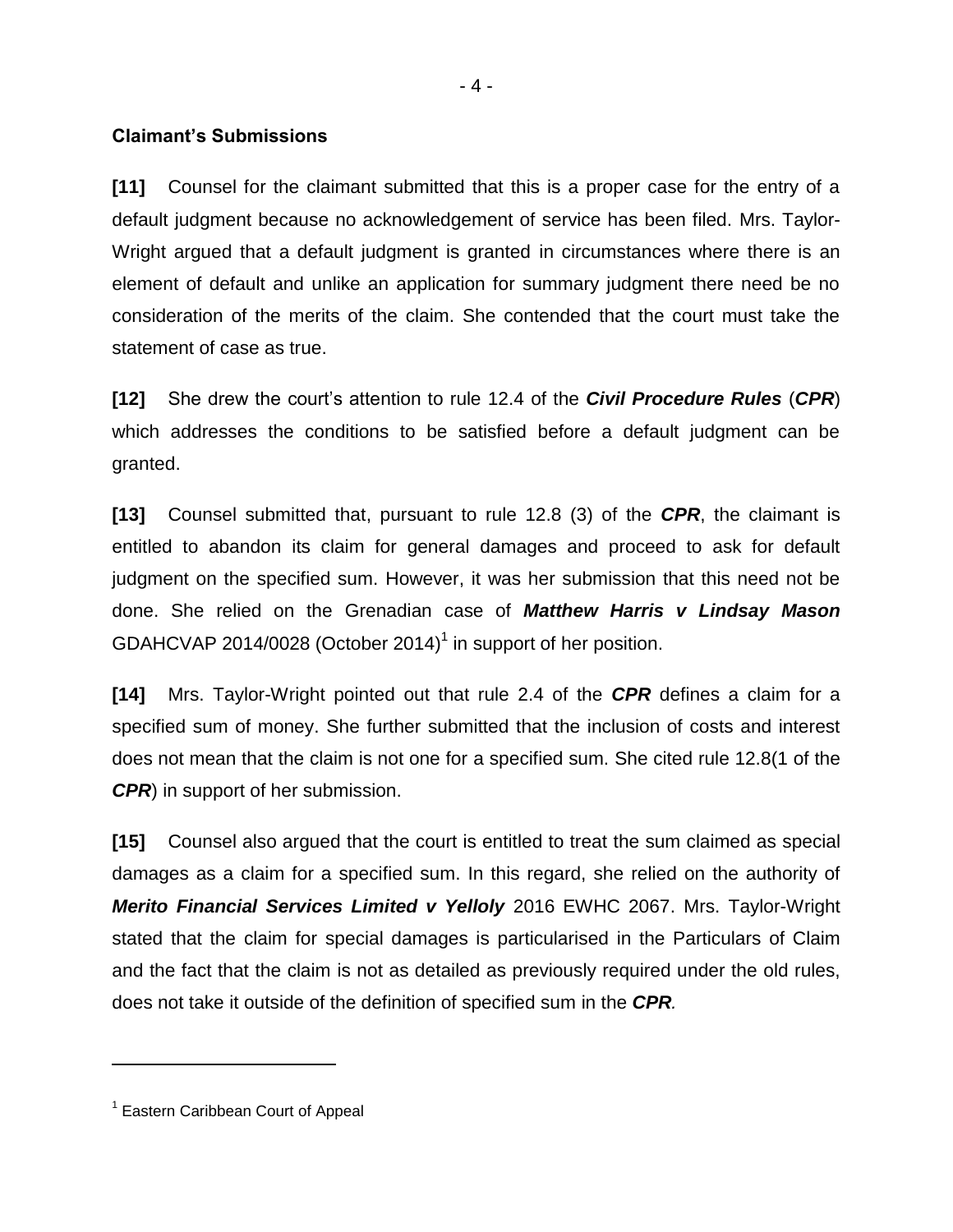**[16]** Having regard to the foregoing, she submitted that this is a proper case for the entry of a default judgment.

### **Discussion**

**[17]** Part 12 of the *CPR* deals with the entry of default judgments. Rule 12.1 states as follows:-

> *"(1) This Part contains provisions under which a claimant may obtain judgment without trial where a defendant-*

> *(a) Has failed to file an acknowledgment of service giving notice of intention to defend in accordance with Part 9; or*

*(b) Has failed to file a defence in accordance with Part 10.*

*(2) Such a judgment is called a 'default judgment'"*

**[18]** Rule12.4 states the conditions which are to be satisfied in order to obtain a judgment in default of acknowledgment of service. It reads:-

> *"The registry at the request of the claimant must enter judgment against a defendant for failure to file an acknowledgment of service, if-*

> *(a) The claimant proves service of the claim form and particulars of claim on that defendant;*

> *(b) The period for filing an acknowledgement of service under rule 9.3 has expired;*

*(c) That defendant has not filed-*

*(i) An acknowledgment of service; or*

*(ii) A defence to the claim or any part of it;*

*(d) Where the only claim is for a specified sum of money apart from costs and interest, that defendant has not filed an admission of liability to pay all of the money claimed together with a request for time to pay it;*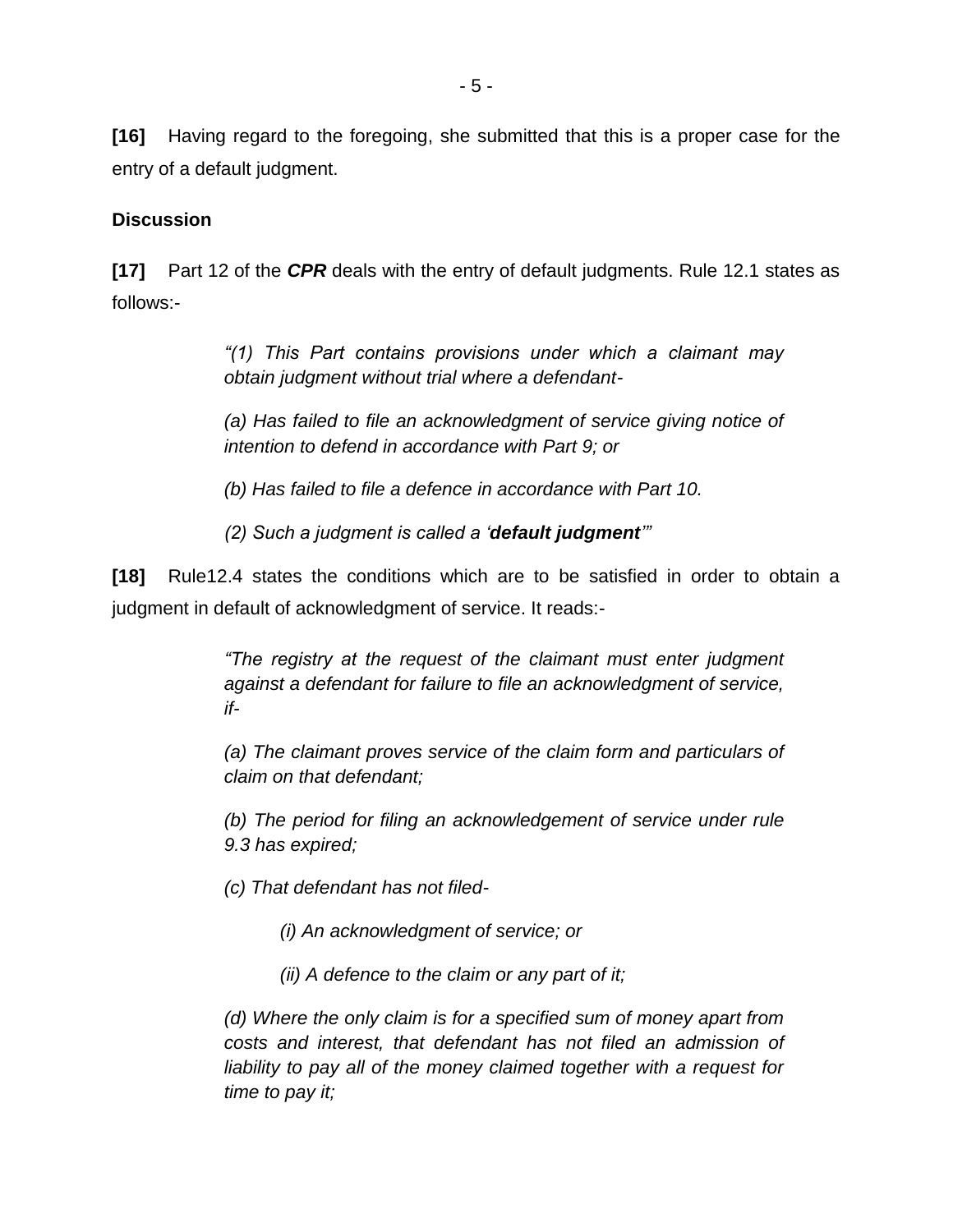*(e) That defendant has not satisfied in full claim on which the claimant seeks judgment; and*

*(f) (where necessary) the claimant has permission to enter judgment.*

**[19]** Rule 9.2 (1) of the *CPR* states:-

*"A defendant who wishes-*

*(a) to dispute the claim; or*

*(b) to dispute the court's jurisdiction,*

*must file at the registry at which the claim form was issued an acknowledgement of service in form 3 or 4 containing a notice of intention to defend and send a copy of the acknowledgment of service to the claimant or the claimant's attorney-at-law."*

**[20]** Rule 9.2 (5) states:-

*"However the defendant need not file an acknowledgement of service if a defence is filed and served on the claimant or the claimant's attorney-at-law within the period specified in rule 9.3."*

**[21]** Significantly, rule 9.2 (6) states:-

*"Where a defendant fails to file either an acknowledgment of service or a defence, judgment may be entered against that defendant if Part 12 allows it."*

**[22]** In an affidavit sworn on January 12, 2017, Mr. Paul Wong deponed that on Tuesday, January 3, 2017 at about 2:30 pm he went to Oaklands Proprietors Limited at 114½ C Constant Spring Road, Kingston 8, as was agreed between himself and the defendant. Mr. Wong stated that the defendant who he had known for over twenty years was waiting there and was served with the claim form, particulars of claim and the accompanying documents.

**[23]** In the fourteenth edition of the text, *'A Practical Approach to Civil Procedure'*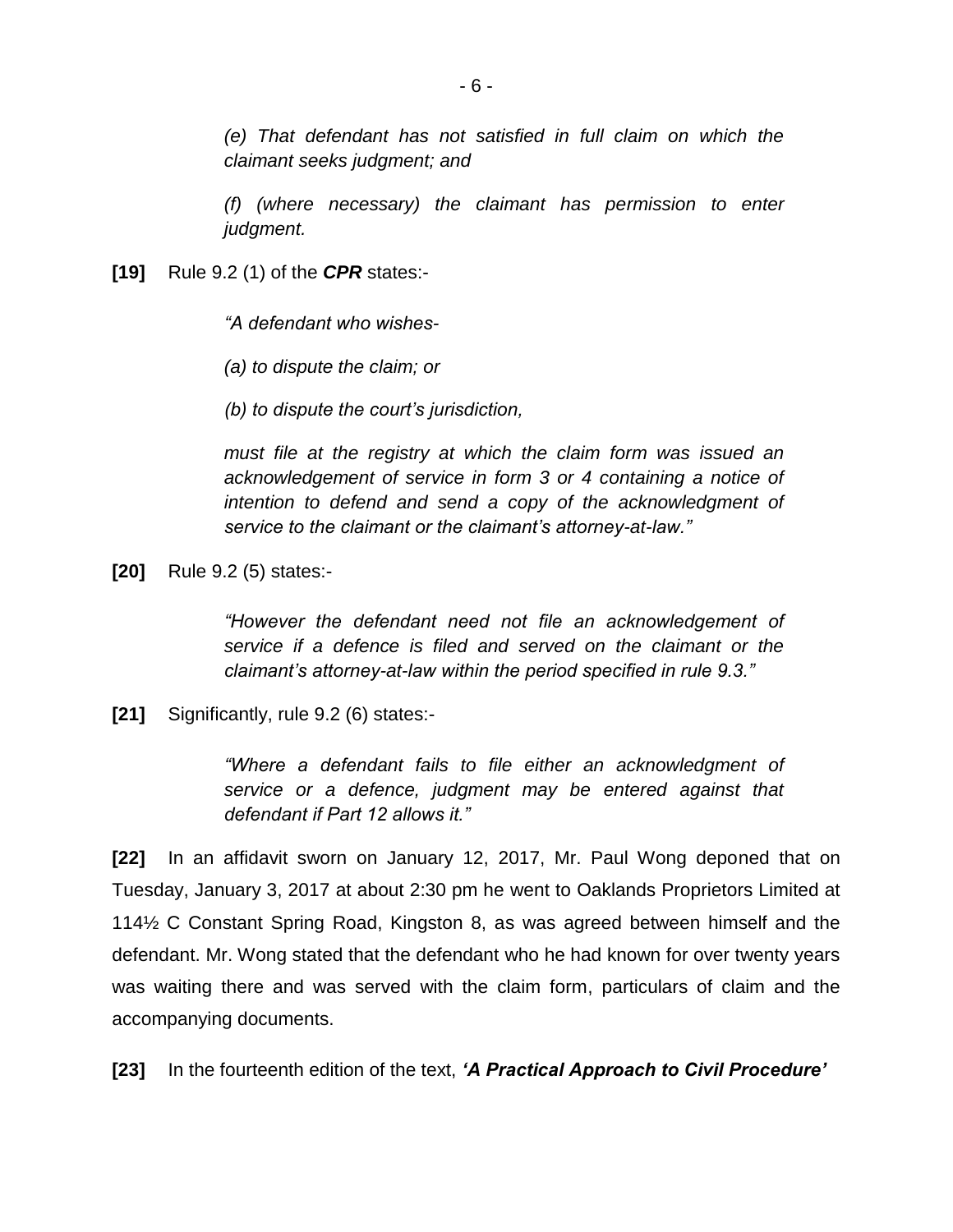the learned author, Stuart Sime, on page 172, states the following:-

*"Judgment in default may be entered where the defendant fails to defend a claim. It produces a judgment in favour of a claimant without holding a trial. The procedure is designed to prevent unnecessary expenditure of time, money, and court resources in protracted litigation over undefended claims. It is appropriate where the defendant is not defending on the merits."*

The learned author continues:

*"Actually entering a judgment in default is usually a purely administrative matter, and involves no consideration by the court of the merits of the claim. All the claimant usually has to do, once the time for responding to the claim has elapsed, is to return a request form to the court asking for judgment to be entered. This will then be acted upon by the administrative staff at the court, and a judgment will be entered. Such a judgment binds the defendant just as much as if it had been entered after a contested trial, and may be enforced in the normal way. However, it does not give rise to an estoppel per rem judicatam and may be set aside if the defendant can show a real prospect of defending the claim."*

**[24]** The foregoing position was reinforced by P. Williams JA (Ag) (as she then was), in the Court of Appeal decision of *Frank I Lee Distributors Ltd v Mullings & Company (A Firm)* (unreported) Court of Appeal, Jamaica, [2016] JMCA Civ 9, judgment delivered 12 February 2016. The learned Judge of Appeal said the following:-

> *"The entering of the default judgment is regarded as a purely administrative procedure. The attitude of the courts has always been not to easily deprive a party the right to having their matter heard and thus the need for the court to have the power to set aside judgments entered without a full consideration of the merits of the claim."*

**[25]** The administrative nature of the rule was discussed by Mangatal J in *RBC Royal Bank (Jamaica) Limited (formerly RBTT Bank (Jamaica) Ltd.) and RBC Royal Bank (Trinidad and Tobago) Limited (formerly RBTT Bank Ltd.) v Delroy Howell*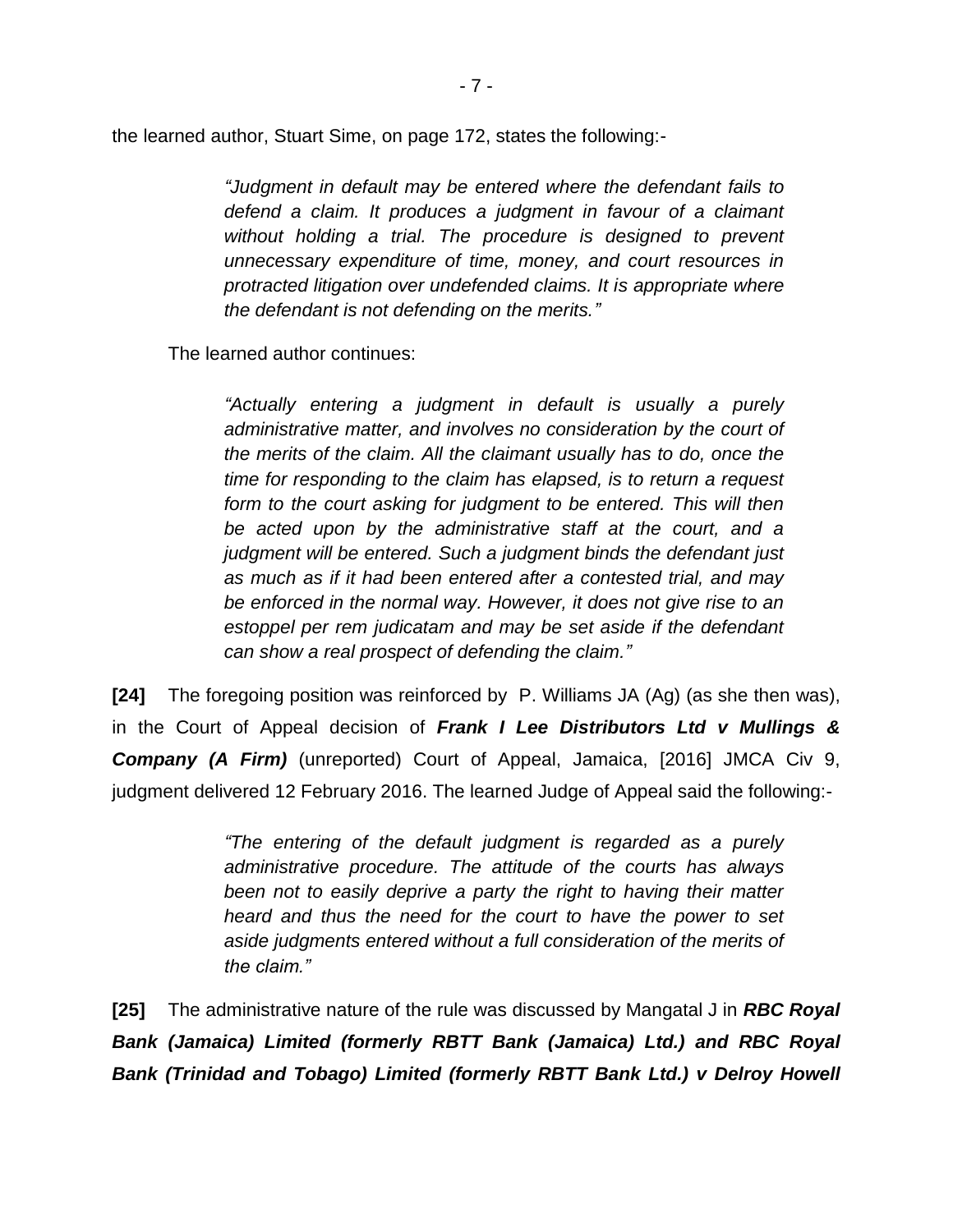(unreported), Supreme Court, Jamaica [2013] JMCC Comm. 4. The learned Judge said:-

> *"When the registry enters a default judgment, it is a purely administrative matter. It involves no consideration of the merits of the claim. I agree with Sykes J.'s analysis of the nature of the default judgment entered by the registry, as set out in his judgment in Issa, at paragraphs 76, 103 and 104. Sykes J. was there discussing Rule 12.5, which deals with judgments in default of defence. However, his observations are just as applicable to judgments in default of acknowledgment of service and Rule 12.4. Sykes J. there stated:*

*'76. This rule is very plain. Once the conditions, both positive and negative, have been met, the Registrar must enter judgment on the application of the claimant. There is no discretion here. It is simply a box-ticking exercise….*

*103. …The request for default judgment was intended to be a simple, uncomplicated and speedy process. That is why it does not import any element of discretion. …*

*104. The design of the rule was deliberate. It eschewed any application of discretion(ary) with all of the potential difficulties that that can entail. The Rules Committee did not wish the Registrar to become embroiled in controversy over whether the discretion should be exercised in this way or the other…'."<sup>2</sup>*

**[26]** The claimant has in accordance with rule 5.5 of the *CPR* provided proof that the defendant was served with the Claim Form, Particulars of Claim and the accompanying documents. The time period allotted to the defendant to file an acknowledgment of service and defence has also expired. Without more, it appears that this is a proper case for the entry of a default judgment as the rules make it clear, that the entry of a

 $\overline{a}$ 

<sup>&</sup>lt;sup>2</sup>Paragraph 15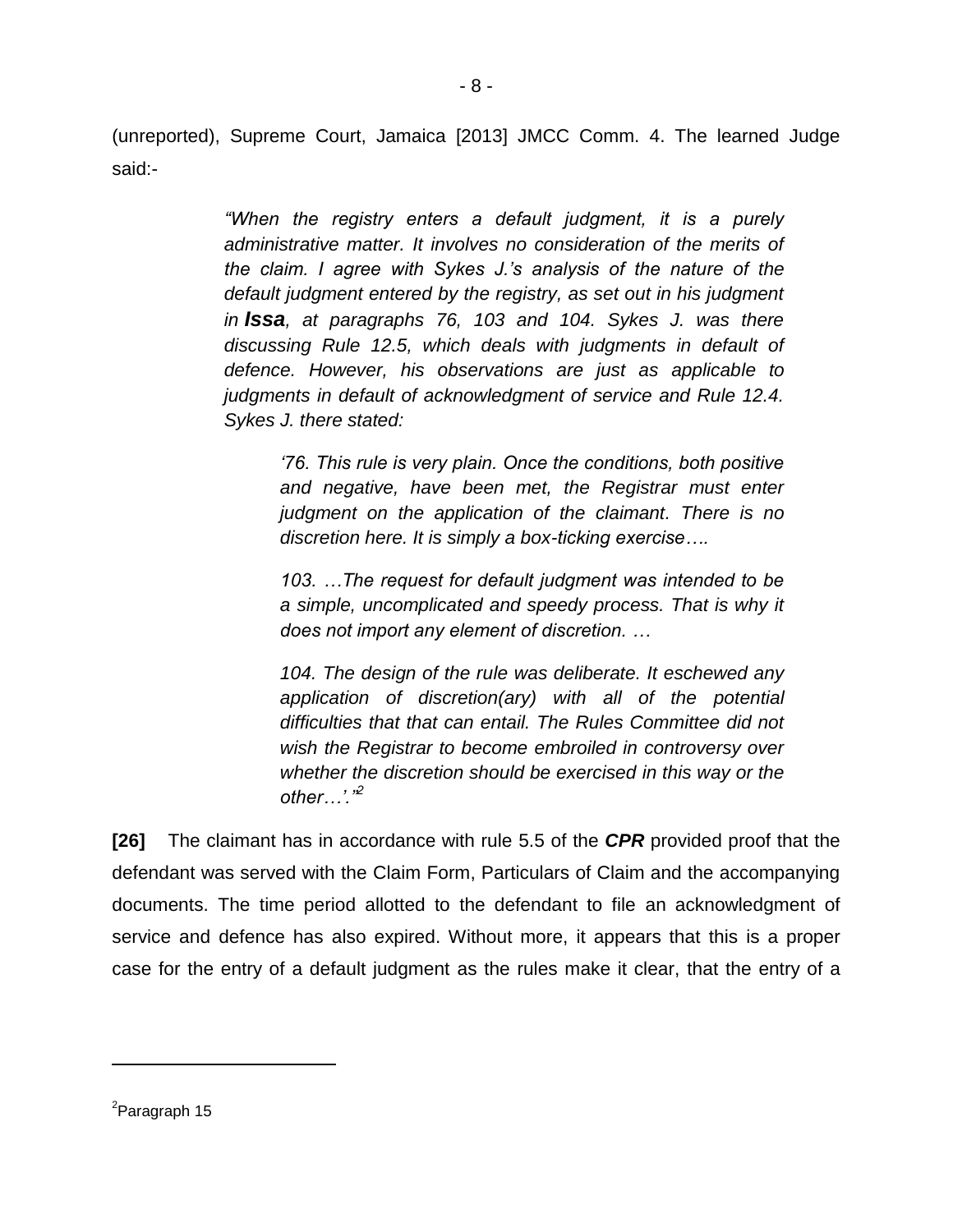default a judgment is not grounded on the merits of the claim but on the defendant's failure to defend the claim.

*'*Mixed Claim'

**[27]** The Registrar's decision not to enter the default judgment in this matter was based on the premise that the claim was a "mixed claim" and was therefore not one that could be administratively entered. It seems that this term was used to refer to a claim in which a specified sum as well as an unspecified sum is being claimed.

**[28]** The *CPR* does not use the term "mixed claim". Where the procedure for the entry of default judgments is concerned I wish to highlight rules 12.7, 12.8 (3) and 12.10.Rule 12.7 (as amended) states:-

> *"Subject to rules 12.9(4), 12.10(1)(c)(iii) and 12.10(4) a claimant may obtain a default judgment by filing a request in form 8"*

**[29]** Rules 12.9(4), 12.10(1)(c)(iii) and 12.10(4) are not applicable to the present case.

**[30]** Rule 12.10 which deals with the nature of a default judgment reads:-

*"(1) Default judgment-*

*(a) on a claim for a specified sum of money, shall be judgment for payment of that amount or, where part has been paid, the amount certified by the claimant as outstanding-*

*(i) (where the defendant has applied for time to pay under Part 14) at the time and rate ordered by the court, or*

*(ii) (in all other cases) at the time and rate specified in the request for judgment.*

*(b) on a claim for an unspecified sum of money, shall be judgment for the payment of an amount to be decided by the court."*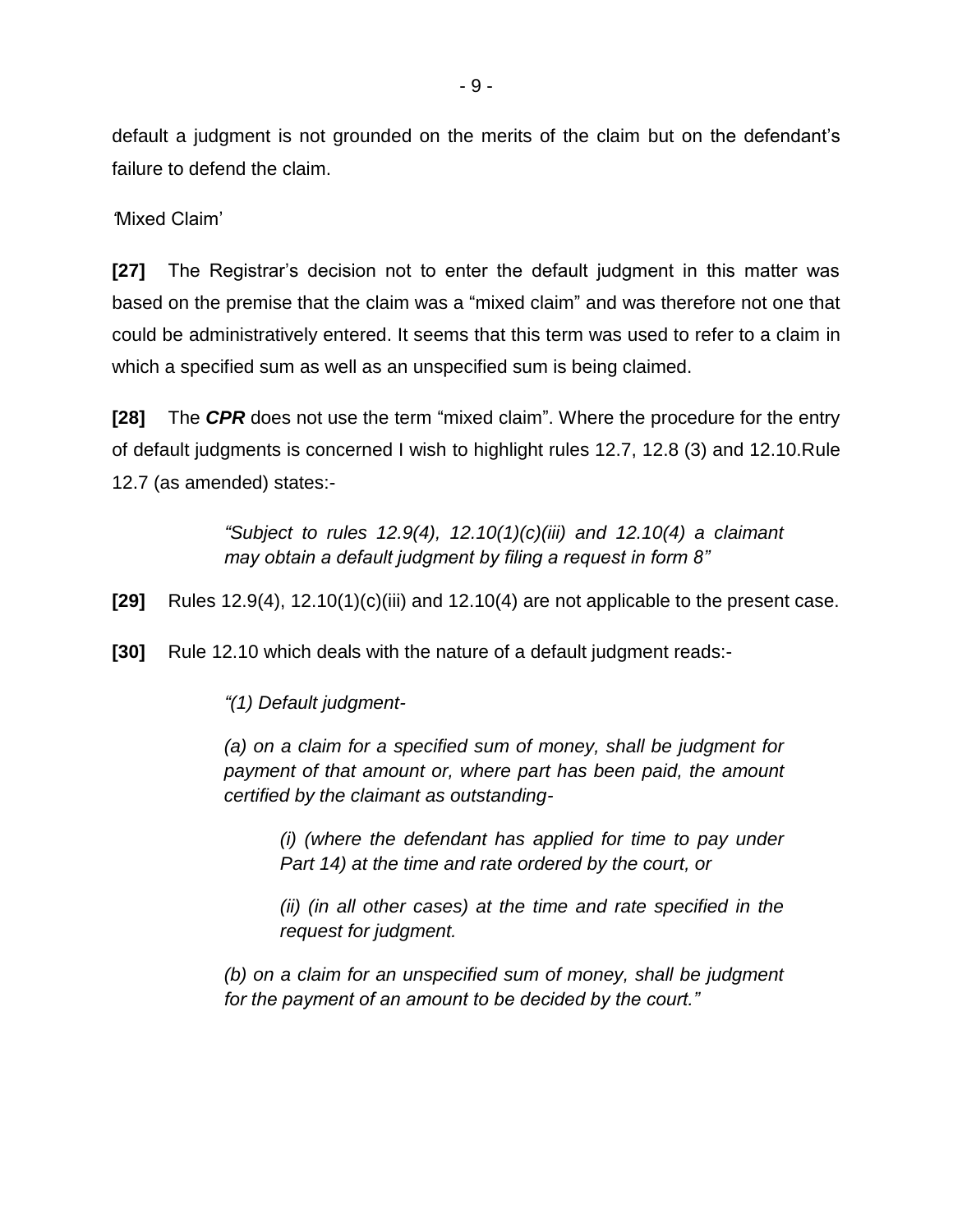**[31]** Rule 12.8 (3) states:-

*"Where a claim is partly for a specified sum and partly for an unspecified sum the claimant may abandon the claim for the unspecified sum and enter default judgment for the specified sum."*

[My emphasis]

**[32]** The use of the word 'may' in my view, indicates that a claimant who has applied for judgment for a specified sum need not abandon the claim for an unspecified sum. This represents a departure from the position prior to the *CPR* where under the *Civil*  **Procedure Code Law**, a claimant was required in those circumstances to abandon the claim for the unspecified sum.

**[33]** In *Matthew Harris v Lindsay Mason* (supra) the issue before the court was whether the default judgment was irregularly obtained. In that case a default judgment was entered against the appellant for the specified sum of thirty thousand nine hundred and seventy six dollars (\$30,976.00) and for general damages to be assessed. The appellant later sought to set aside the default judgment on the basis that the default judgment so entered was irregular.

**[34]** In his judgment, the learned Master in the lower court found that neither rule 12.8(3) of the *Eastern Caribbean Civil Procedure Rules 2000* (*CPR 2000*) which is identical to rule 12. 8(3) of the *CPR* or rule 12.10 (1) of the *CPR 2000* which mirrors rule 12.10 (1) of the *CPR*, precluded default judgment from being entered for a specified sum of money and also for an unspecified sum of money. In those circumstances, the court found that the default judgment so entered was not irregular and refused to set aside the default judgment. The appellant appealed.

**[35]** The appeal was dismissed and the order of the learned Master was affirmed. The court found that although, *CPR 2000* does not expressly deal with default judgments in relation to mixed claims (a claim for both a specified sum of money and for an unspecified sum of money), there is no provision which precludes the entry of judgment in those circumstances. It was held that it is clear that the combined effect of rules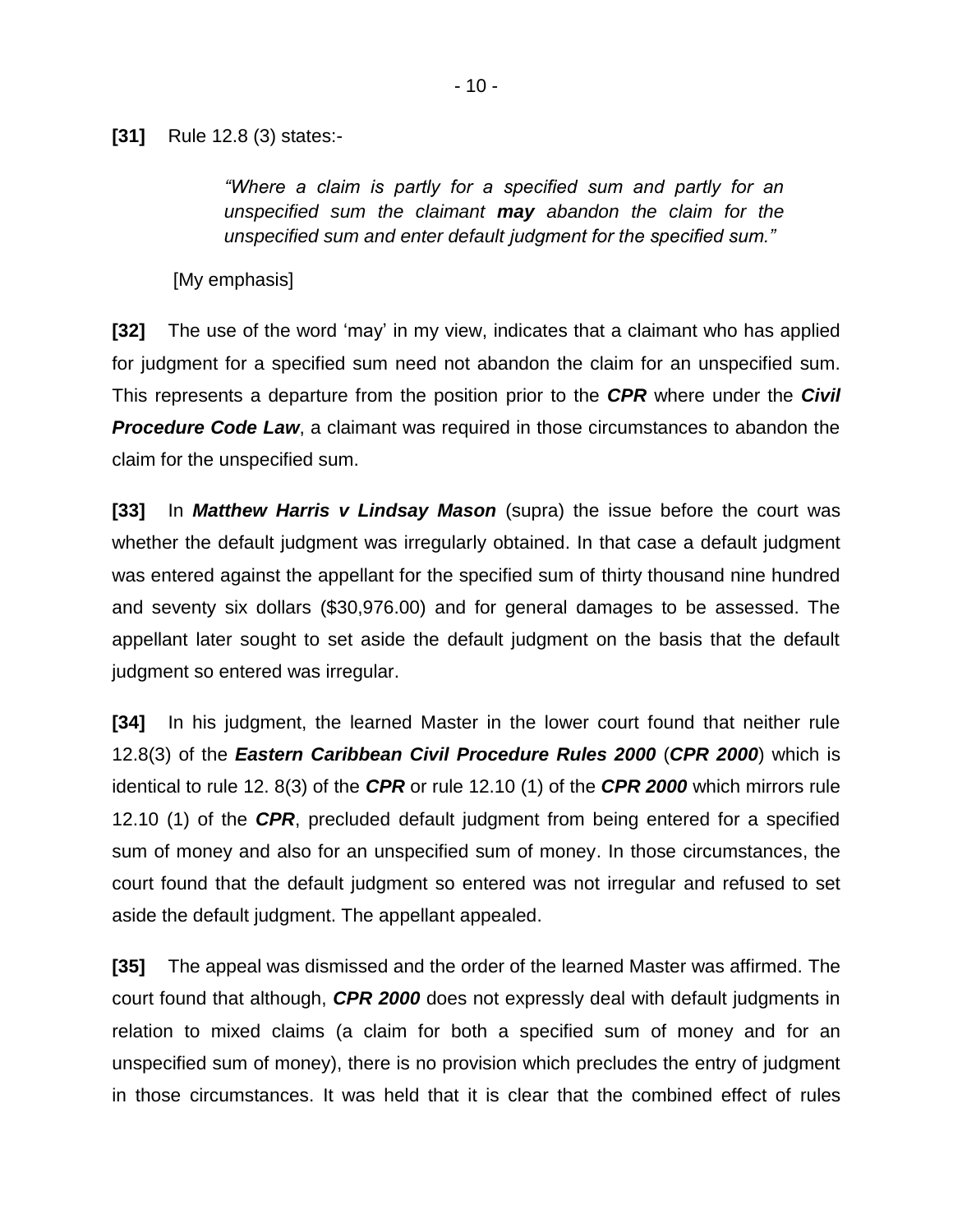12.8(3) and 12.10 of the *CPR 2000* is that a default judgment may be entered for both a specified sum of money and also for an unspecified sum of money.

**[36]** The court also found that rule 12.8(3) of the *CPR 2000* is not expressed in mandatory terms and as such when entering default judgment in a claim for a specified sum of money and for an unspecified sum of money, the claimant need not abandon the claim for the unspecified sum of money and enter default judgment only for the specified sum of money. It is left completely to the claimant to decide whether he or she wishes to abandon or pursue the claim for the unspecified sum of money.

**[37]** Pereira CJ, in delivering the judgment of the court said:

*"Further CPR 12.8(3) is not couched in mandatory terms. This is for good reason. It would not be right as a matter of law or fairness to force a claimant to abandon a perfectly good claim for an amount to be assessed merely because that claimant wishes to have a final judgment by default in respect of a perfectly good claim for a specified sum. CPR8.4 makes expressly clear that a claimant may include in a claim form all or any other claims which may be conveniently disposed of in the same proceedings. This is also for good reason, not the least of which is the saving of time and expense. It would be incongruous to encourage such an approach in the making of all your claims in one proceeding, only to be forced to abandon one or more claims, because of a defendant's default, in obtaining judgment against the defaulter."*

#### **[38]** She also said:

*"...it becomes readily apparent that the conjoint effect of CPR 12.8(3) and12.10(1) is that a default judgment may be entered for both a specified sum of money and an unspecified sum of money. It is left completely to the claimant to decide whether he/she wishes to abandon the claim for an unspecified sum. Where the specified sum claimed is, in essence, equivalent to the damages which may be obtained for breach of contract as is the case here, the claimant may very well consider that it is not worth the trouble to pursue the claim for further damages which may incur further time and expense."*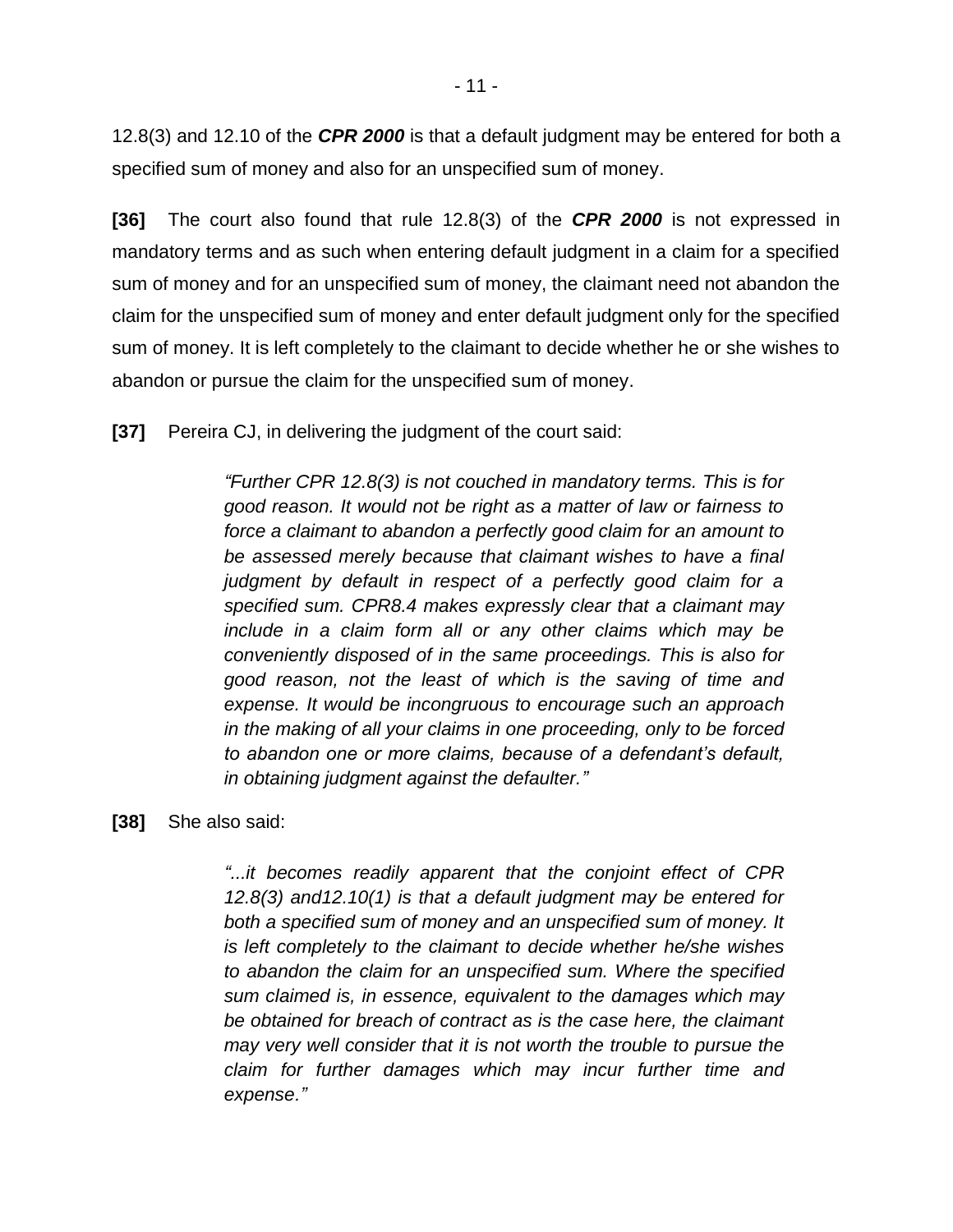**[39]** I agree with the reasoning of Pereira CJ in the above case. There is no need for the claimant to abandon its claim for an unspecified sum in order to obtain judgment for a specified sum.

#### **Is the claim in the present case one for "a specified sum of money"?**

**[40]** In this matter although the claim includes one for damages for breach of contract the application for default judgment makes no specific reference to it. The application requests judgment in the sum of thirty four million fifty nine thousand one hundred and seventy four dollars and five cents (\$34,059,174.05). It is particularized as follows:-

| Amount claimed                                       | \$33,772,826.92 |
|------------------------------------------------------|-----------------|
| Together with interest from December 6, 2016 to date | \$244,274.80    |
| (Daily rate since= \$551.70 per day)                 |                 |
| Court fees on claim                                  | \$20,000.00     |
| Attorneys-at-Law's fixed costs on issue              | \$10,000.00     |
| Together with interest from date of issue to today   | \$72.33         |
| Attorneys-at-Law's fixed costs on entering judgment  | \$12,000.00     |
| Total                                                | \$34,059,174.05 |

**[41]** I have assumed that the thirty three million seven hundred and seventy two thousand eight hundred and twenty six dollars and ninety two cents (\$33,772,826.92) includes the sum claimed for loss of rental income, special damages and interest.

**[42]** Rule 2.4 of the *CPR* defines a "claim for specified sum of money" as:-

*"(a) A claim for a sum of money that is ascertained or capable of being ascertained as a matter of arithmetic and is recoverable under a contract; and*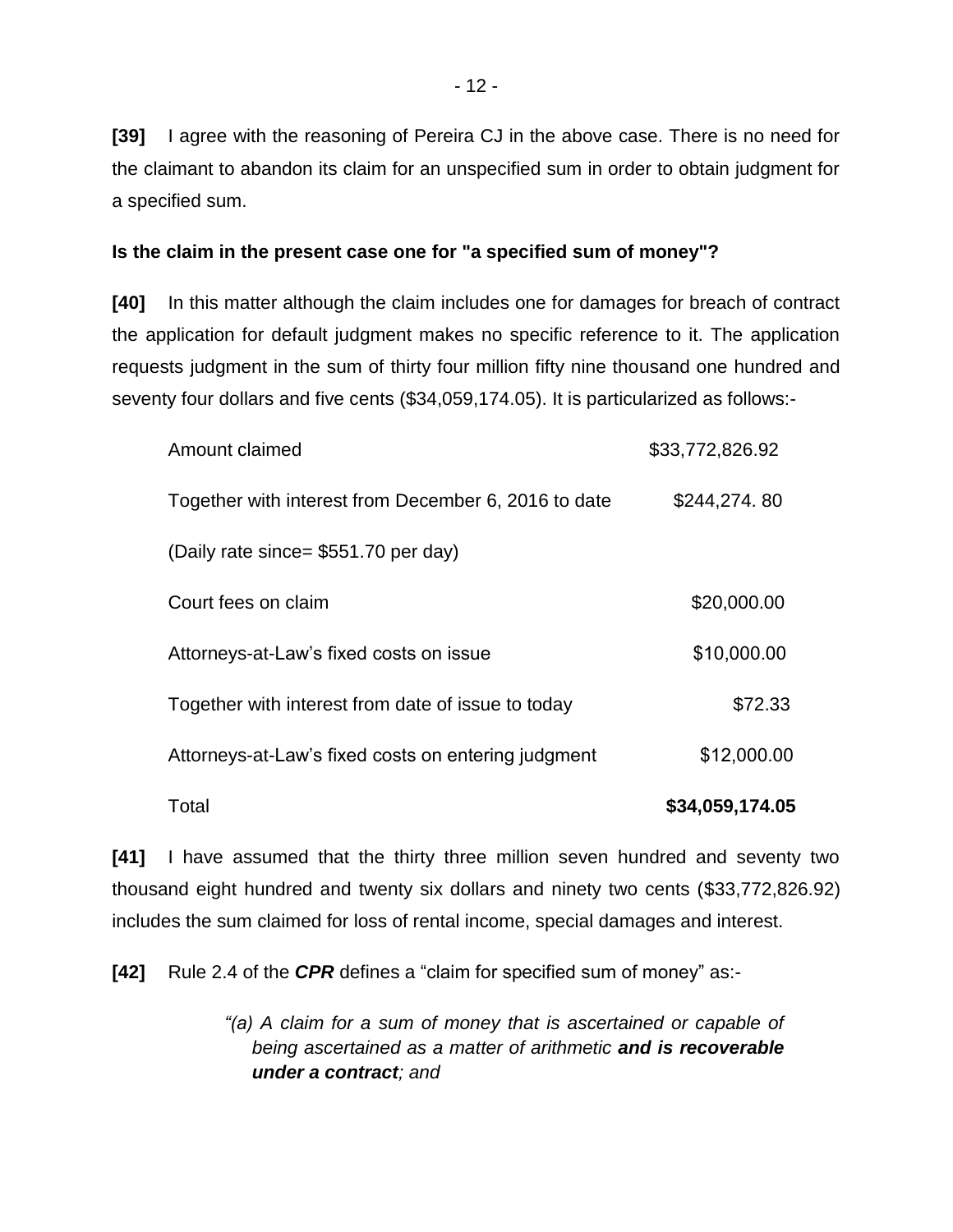- *(b) For the purposes of Parts 12 (default judgment) and 14 (judgment on admissions) , a claim for-*
	- (i) *the cost of repairs executed to a vehicle;*
	- (ii) *the cost of repairs executed to any property in, on or abutting a road; or*
	- (iii) *any other actual financial loss other than loss of wages or other income, claimed as a result of damage which it is alleged to have been caused in an accident as a result of the defendant's negligence where the amount of each item in the claim is specified and copes of receipted bills for the amounts claimed are attached to the claim form or particulars of claim*."

[My emphasis]

**[43]** Rule 12.4 (1) (a) of the *Civil Procedure Rules (UK)* which deals with the procedure for the entry of default judgments states:-

> *"(1) Subject to paragraph (2), a claimant may obtain a default judgment by filing a request in the relevant practice form where the claim is for –*

- *(a) a specified amount of money;*
- *(b) an amount to be decided by the court;*
- *(c) ........*
- *(d) Any combination of these remedies."*

There is however, no definition of the term "specified amount of money".

**[44]** In the text, *Civil Procedure, 2004*, Volume 1, "the White Book" at paragraph 12.4.3, the learned authors by way of explanation of the term, stated:-

## *"a specified amount of money"*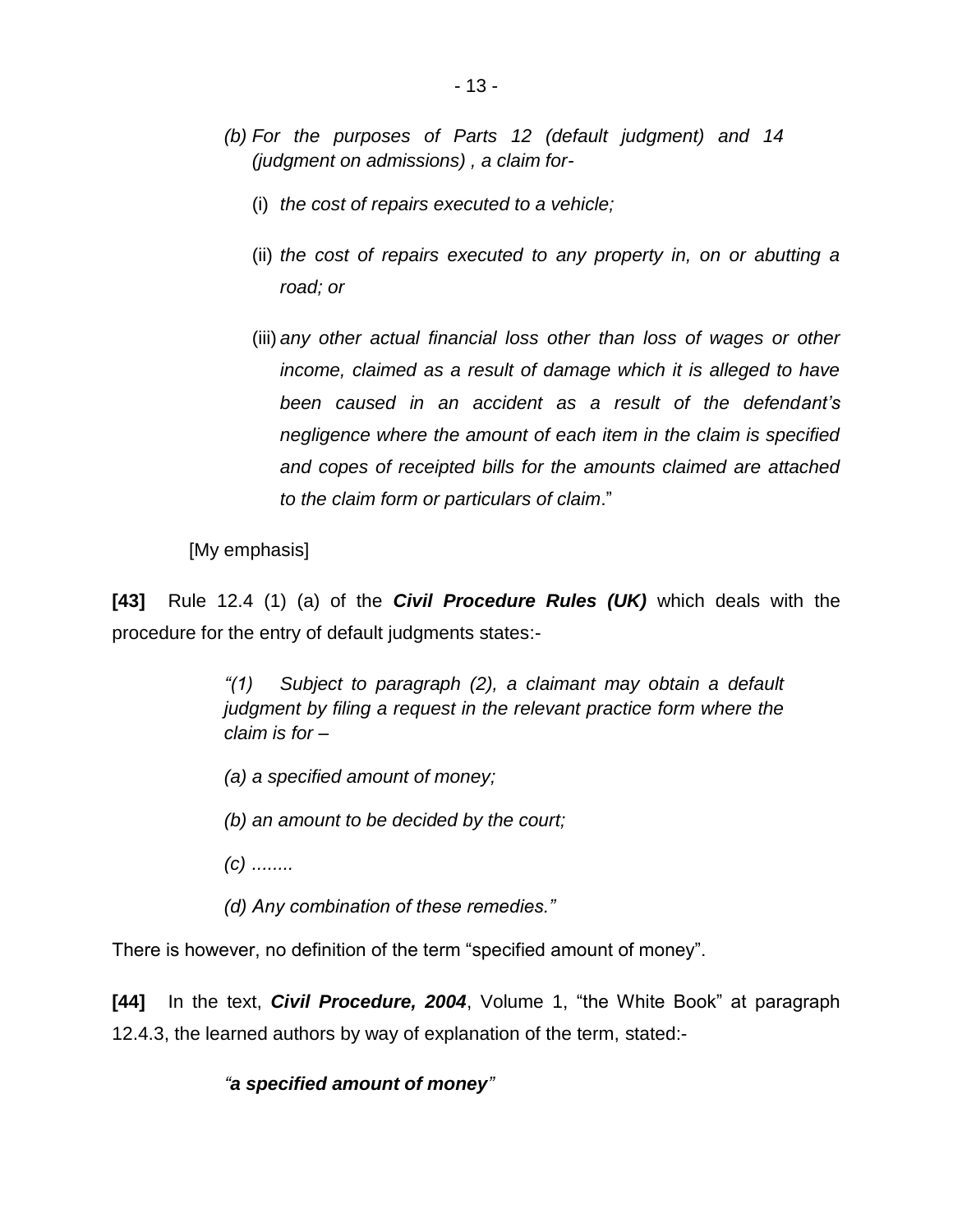*The former term "liquidated sum" is replaced by "specified amount of money". Default judgment can be entered for the specified sum, plus interest pursuant to r.12.6, plus fixed costs pursuant to r.45.4. However, it is important to note that "a specified sum of money" is wider than the old term "liquidated sum". Clearly it covers a case where the claim is for a debt. However, it appears that "a specified amount of money" covers any case where the claimant puts a figure on the amount of his claim whether it is debt, damages or any other sum. If the claimant chooses to put a value on his claim in a specified sum, the claimant can request a default judgment in that sum (plus interest if claimed: see r.12.6) and fixed costs (see r.45.4)."* 

[My emphasis]

**[45]** Accordingly, in *Merito Financial Services Limited v Yelloly* (supra), Master Matthews stated the following:-

> *"In my judgment the notion of a claim for "a specified amount of money" is prima facie apt to cover the case of a claimant who in his particulars of claim alleges, with full particularity, that the defendant negligently caused him pain and suffering to the value of £X, loss of earnings in the sum of £Y, and damage to property in the sum of £Z, and then claims the specific sum of £(X+Y+Z). Of course, in the usual case of a road traffic or clinical negligence claim, it would be unusual that the claimant was in a position to particularise all the losses caused in such a precise fashion at so early a stage."*

He continued:

*"It is not necessary for the Claimant actually to prove his case. The nature of a default judgment is that his allegations are unchallenged, and therefore must be accepted as true for the purposes of the judgment: CPR 12.11. It is therefore necessary to examine the particular allegations made, to see if they amount to a claim for "a specified amount of money", or on the other hand an allegation of a breach of some duty which requires loss and quantum to be assessed before the court can award damages or equitable compensation.*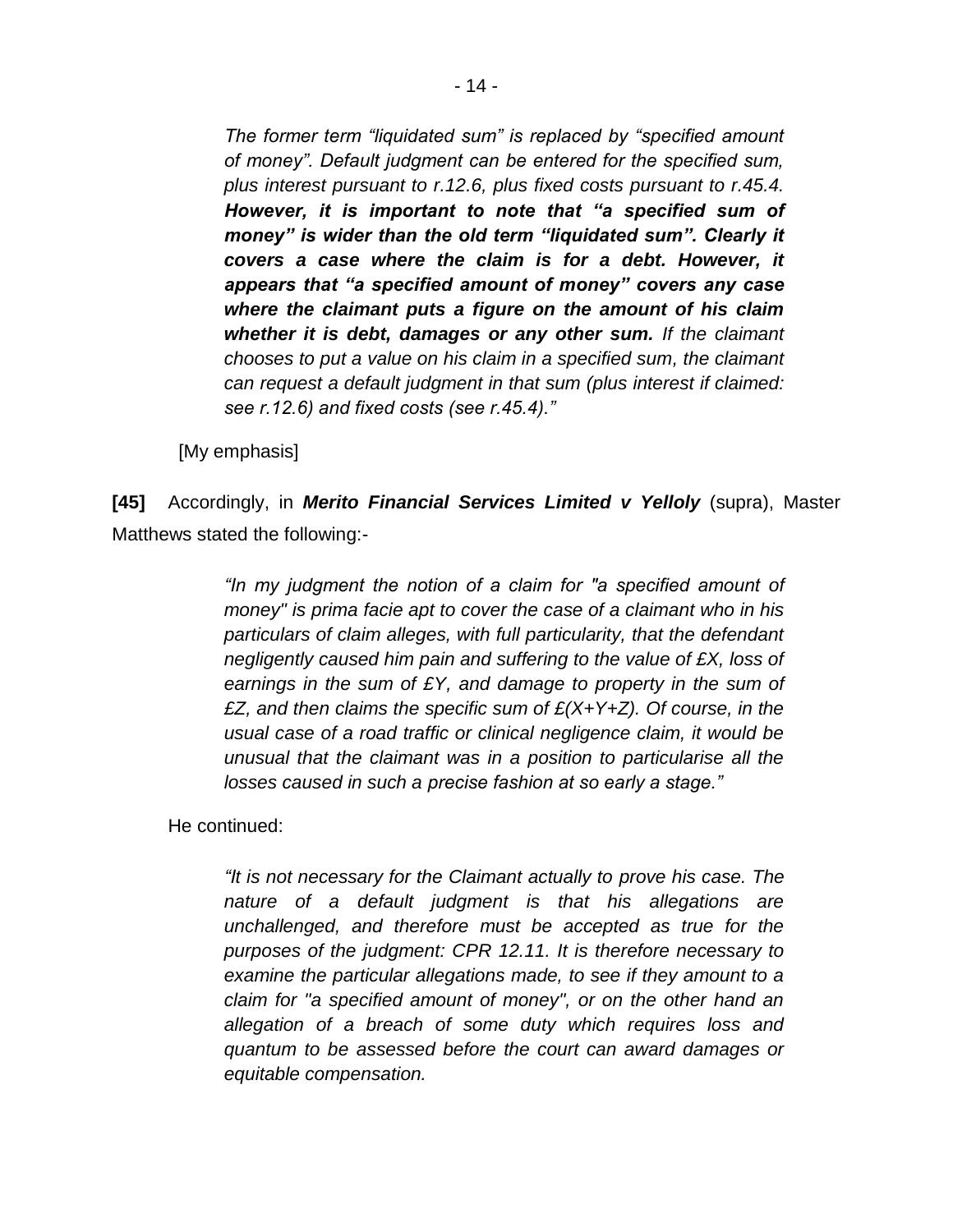*There are three aspects to this enquiry. One is how the claim is formulated in summary terms in the Claim Form. The second is how it is set out in detail in the body of the particulars of claim. The third is what remedy is or remedies are sought in the prayer at the end of the particulars of claim. Each of these must be considered. I have already set out the substance of the claims in the Claim Form ...In my judgment it is not necessary that the prayer itself should contain an express claim to a specific sum of money, as long as the statements of case taken together do so. It is simply a question of what the Claimant's "statement of case" appears to the court to justify."*

**[46]** Later on in his judgment Master Matthews also stated the following:-

*"So far as the claim for damages or equitable compensation is concerned, this again might suggest that it is not a claim for "a specified amount of money". However, as I have said, there seems to be nothing wrong with a claim for damages being liquidated in the particulars of claim so as to be for a specified sum, as indeed the notes to Civil Procedure already referred to suggest. The question for me, therefore, is whether any such claim has been so liquidated.*

[My emphasis]

**[47]** The highlighted portion conveys that if the claimant simply includes a claim for damages in the claim form once that the amount is set out in the particulars of claim, it may be regarded as a claim for a specified sum of money. If I were to adopt this reasoning, the sum claimed in the application for judgment could be regarded as one for a specified sum.

**[48]** It is however, my view that the definition of the term in the *CPR* is not as wide as that which obtains in the United Kingdom. Though the portion often emphasised in the definition is '*a sum of money that is ascertained or capable of being ascertained as a matter of arithmetic'*, a plain reading of rule 2.4 of the *CPR* suggests that only sums referable to contracts, cost of repairs to a vehicle, cost of repairs to any property in, on or abutting a road and any other financial loss (save and except loss of wages or other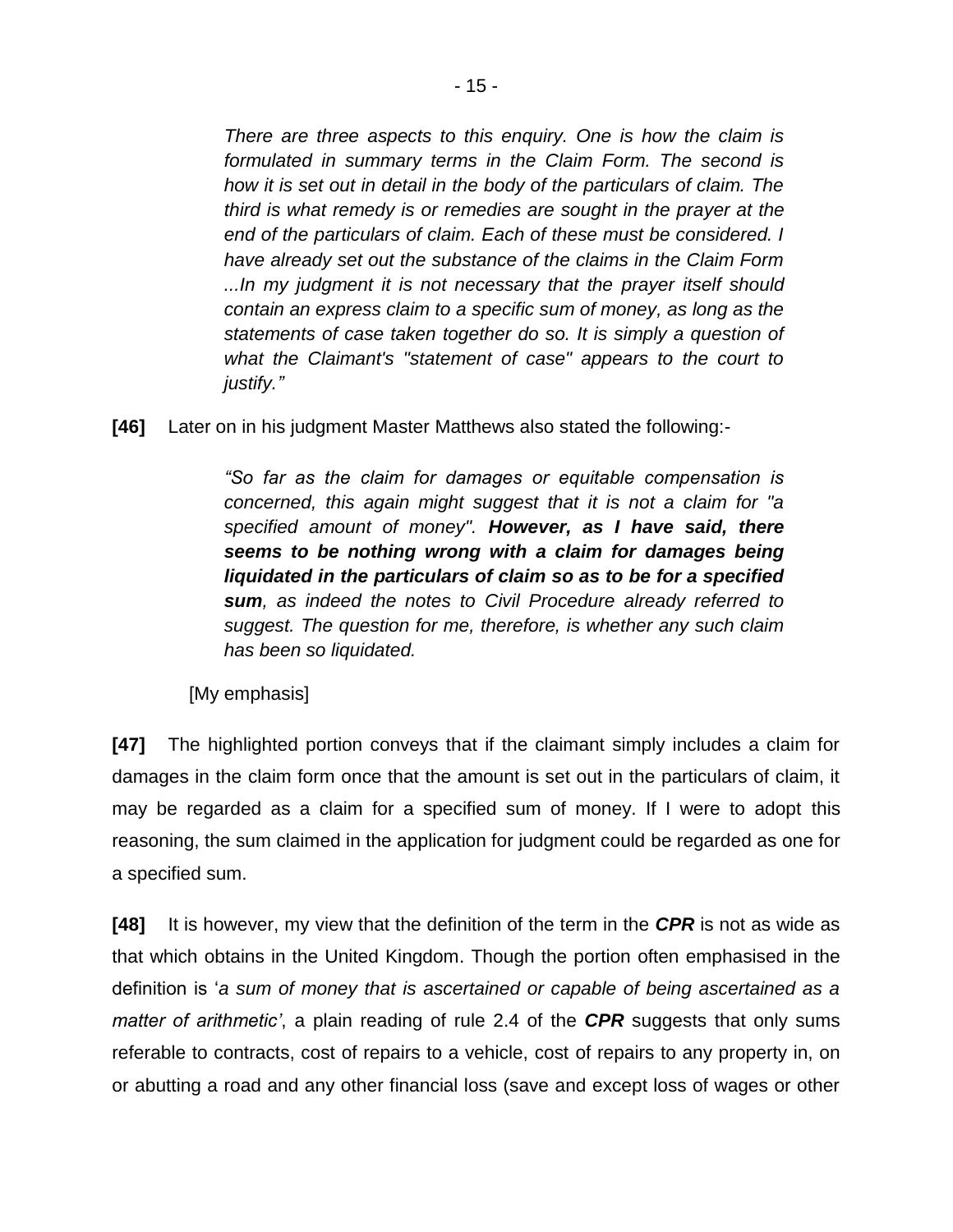income) claimed as a result of damage alleged to have been caused in an accident, fall to be considered within the definition.

**[49]** In the consolidated appeal of *Singh & others v Kingston Telecom & another*  (unreported) Court of Appeal, Jamaica, SCCA No. 48/06 and *Ocean Petroleum U.S.A. Inc. v Kingston Telecom & others* unreported Court of Appeal, Jamaica SCCA No. 25/05, judgment delivered 10 July 2009, the court was concerned with whether a default judgment that was entered for a specified sum of money ought to have been set aside. Having found that the claim against the appellants was not one for an *"ascertained sum of money or for a sum capable of being ascertained as a matter of arithmetic"* Smith JA said:-

> *"The mere device of inserting in the claim a specific sum when in*  fact the claim is really for an unspecified sum of money does not *entitle the claimant to enter judgment for the payment of that amount. This principle may be extracted from Birbari Ltd. v Freda Birbari and another 23 W.I.R 98 - a pre CPR decision".*

**[50]** In *Singh & others v Kingston Telecom & another* (supra) the respondent had filed a claim against the appellants for the sum of United States one million eight hundred thousand dollars (US\$1,800,000.00) being the estimated amount due and owing under a contract. It also claimed damages for breach of contract and fiduciary duties. Judgment was entered for a specified sum of money. However, the court stated that this was only permissible where the claim itself was for a specified sum. In that case Smith JA having considered the breaches that were alleged against the appellants stated that in order to ascertain the amount to which the claimant was entitled the court would have to examine the extent to which the appellants had failed to supply the telecommunications services as well as the nature of the breach of fiduciary duty and the consequential loss.

**[51]** In *Birbari Ltd. v Freda Birbari and Another* (supra) the respondents had sought to recover damages for breach of contract from the appellant to whom it had leased certain premises. Those damages included sums spent on repairs to the premises as well as a telephone bill. The court found that the sums spent on repairs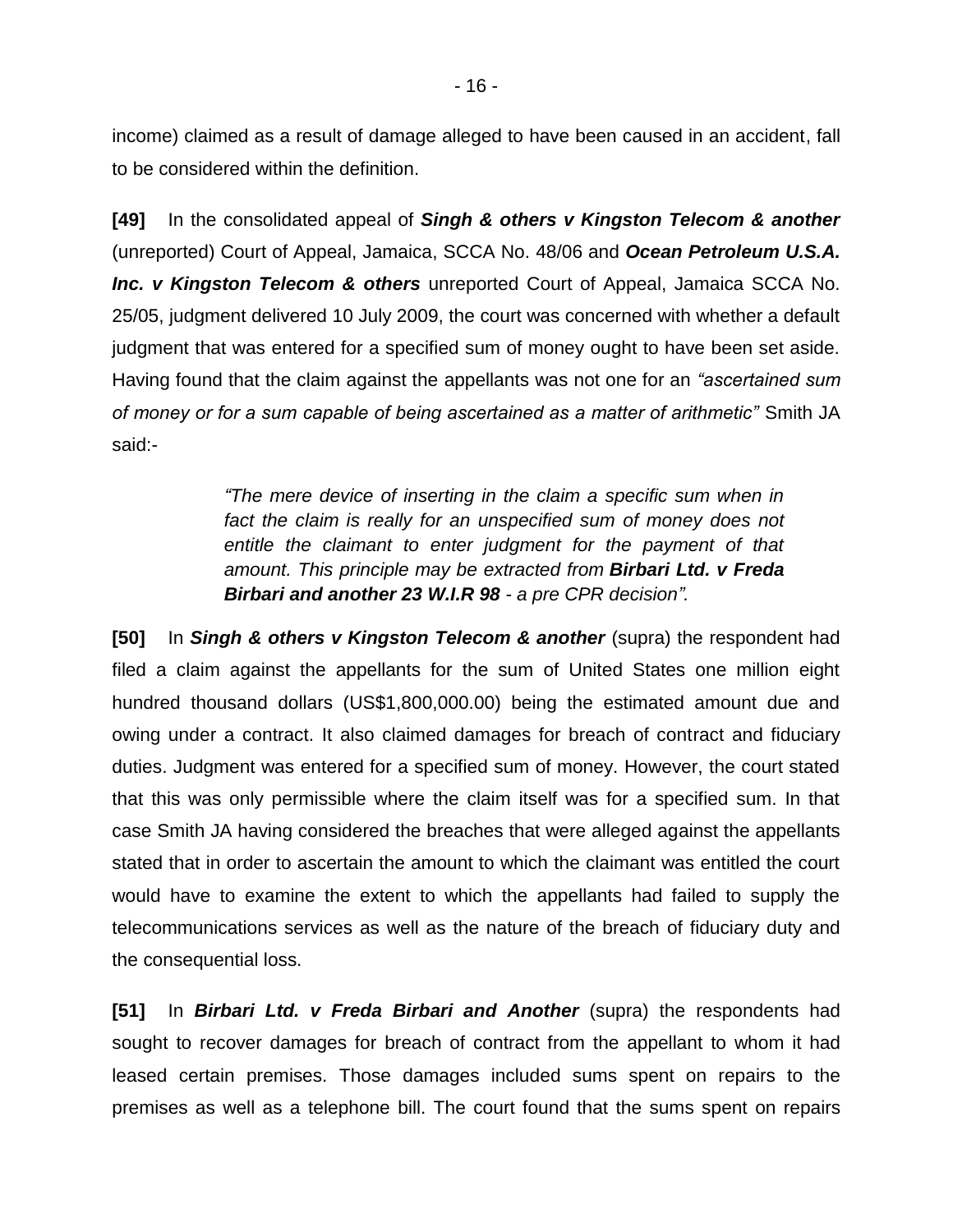were not sums payable under the contract and that the lease did nothing more than impose certain obligations on the appellant. Graham-Perkins JA stated:-

> *"...a right to recover damages for breach of contract cannot, in the circumstances of this case, be equated with a right to recover a debt or liquidated demand. It is nothing to the point that the respondents were able to quantify the damages that flowed from the alleged breaches by the appellant of its obligations under the lease. See, eg* Abbey Panel and Sheet Metal Co Ltd v Barson Products *([1947] 2 All ER 809, [1948] 1 KB 493, [1948] LJR 493). So far as the alleged breaches by the appellant consisted of (i) a failure to "maintain the interior of the premises in good and substantial manner" and (ii) a failure to "yield up the premises in tenantable repair" the damages would, no doubt, be assessed by reference to such monies as were* necessarily *expended by the respondents in restoring the premises. But the ascertainment of the amount to which the respondents would be entitled would, clearly, depend upon an examination of the extent to which the appellant had failed in his obligation, and of the extent to which they could justify the expenditure they chose to incur."<sup>3</sup>*

**[52]** Where the telephone bill was concerned the court found that under the contract the appellant was required to pay those charges and as such, that sum could "fairly be described as '*a specific sum of money due and payable under or by virtue of a contract'."* The said sum would therefore, constitute a debt or liquidated demand.

**[53]** Having expressed the view that the interpretation given by the courts in the United Kingdom seems to be far more liberal with respect to what is regarded as a specified amount of money, the reasoning in *Merito Financial Services Limited v v Yelloly* (supra) must be viewed in that context. In this regard, I have noted that in that case, Master Matthews expressed the view that a claim for loss of earnings may be included in a claim for a specified amount of money. However, that type of loss is

 $\overline{a}$ 

 ${}^{3}$ Page 100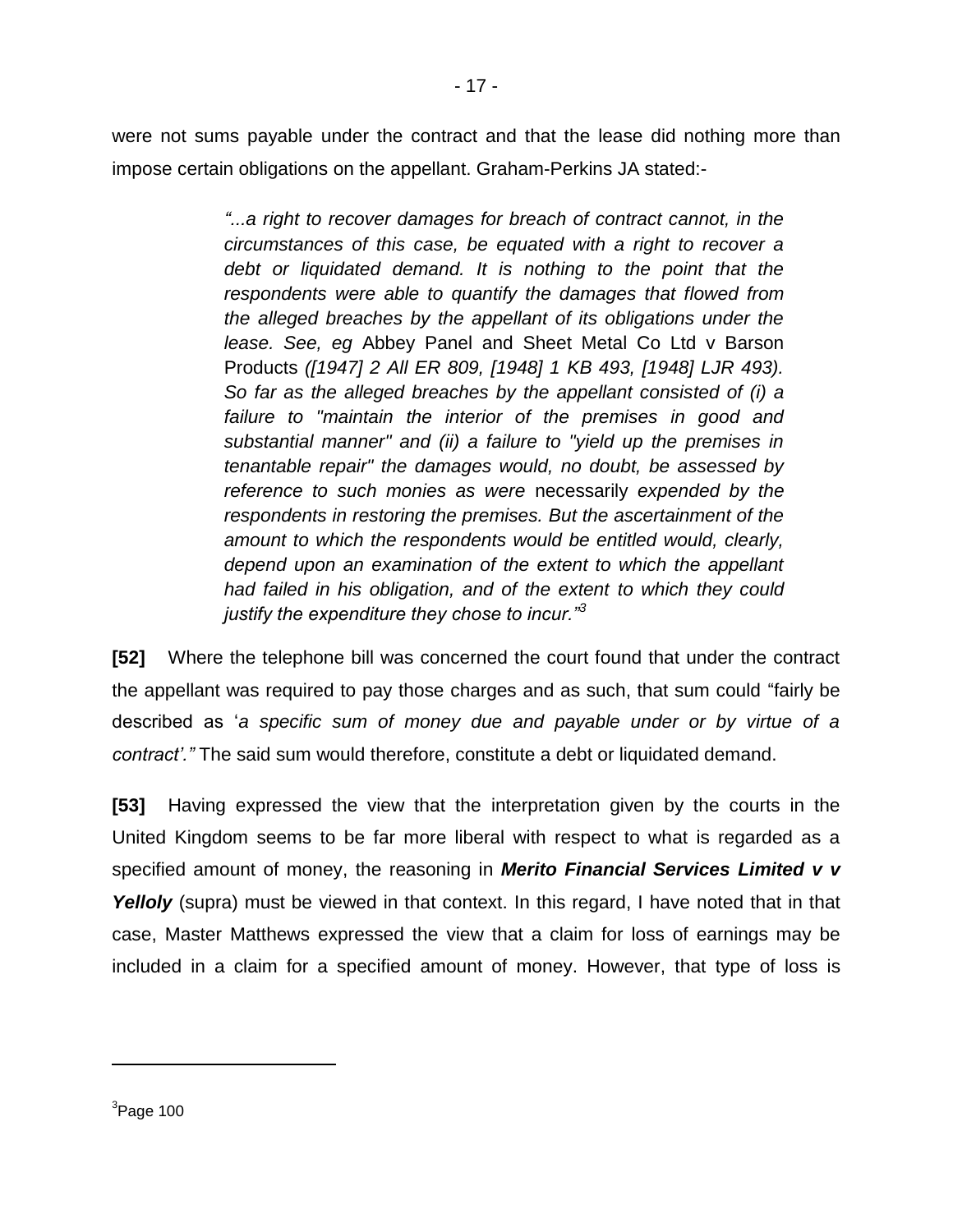specifically excluded from the definition of the term *"specified sum of money"* in the *CPR*.

**[54]** The fact that the *CPR* defines a claim for a specified sum of money is significant. The sum which the claimant seeks to recover includes loss of rental income, a sum said to be an amount not utilized in the construction, the cost of the Quantity Surveyor's Report and the cost of the Valuation Opinion as well as the court cost for filing the Claim.

**[55]** In order to be recoverable, those sums must fall within the definition given by rule 2.4 of the *CPR*. It is however my view, that with the exception of the "unused sum" they are not recoverable under the contract but are instead, consequential losses which must be the determined on an assessment of damages.

**[56]** Where the "unused sum" is concerned, whilst it is clear that it is recoverable under the contract, there is nothing in the pleadings which speaks to how that sum was arrived at. There is only a bald statement that forty two million seven hundred and four thousand nine hundred and thirty five dollars and eighty cents (\$42,704,935.80) was used in the performance of the works leaving a remainder of nineteen million seven hundred and twenty four thousand one hundred and sixty three dollars and eighty eight cents (\$19,724,163.88).

**[57]** In order to fall within the definition of a specified sum of money the sum in question must also be *"ascertained or capable of being ascertained as a matter of arithmetic".* In this matter, a figure has simply being thrown at the court. No evidence has been presented in this application to assist in the determination of whether the sum has in fact been ascertained or is capable of being ascertained as a matter of arithmetic. In this regard, I bear in mind that this matter is concerned with the breach of a construction contract. It is therefore my view that in order to determine whether there is any money owing to the claimant there would have to be an assessment of the value of the work that has been done. In addition, it has been pleaded that the claimant was required to perform certain tasks. The question may arise as to whether it has in fact,